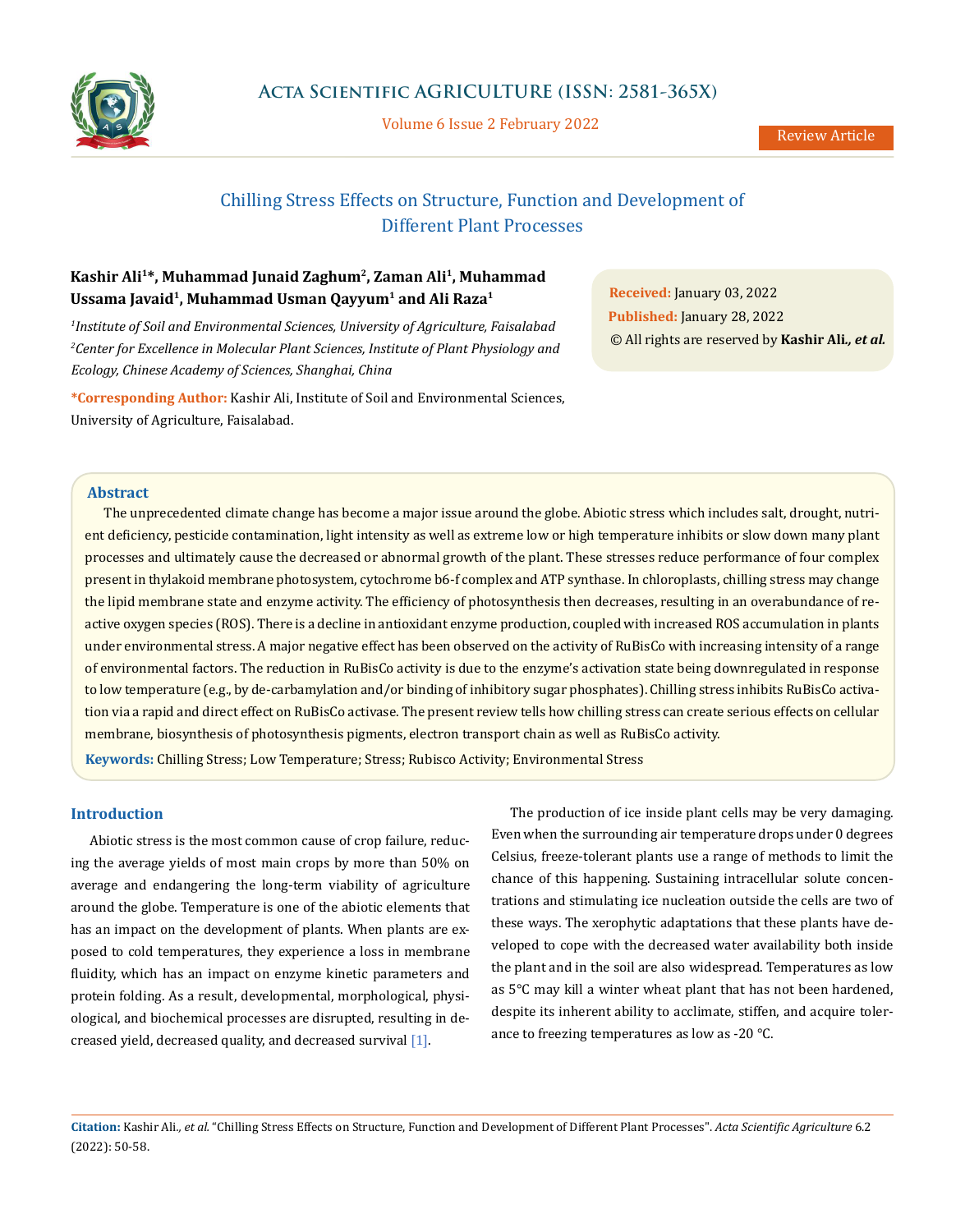Carbon balance in plants is the primary factor influencing crop production. Plant productivity is measured by the difference between photosynthetic CO<sub>2</sub> uptake and respiration rates. It is now well accepted that *in vivo* RuBisCo activity may be rapidly controlled in order to manage flow through the photosynthetic carbon reduction cycle in response to changes in the environment  $[2]$ . The enzyme ribulose-1,5-bisphosphate carboxylase/oxygenase (RuBis-Co) is responsible for  $CO_{2}$  fixation during the photosynthetic process. It is predicted that plants fix more than  $1011$  tonnes of  $CO<sub>2</sub>$ from the atmosphere each year, which has a significant impact on primary output.

Warm-climate plants' photosynthesis is considerably reduced when they are cooled. Tropical and subtropical species provide an excellent opportunity to investigate the effects of low temperature on photosynthetic processes that are not obscured by the abundance of protective responses observed in temperate species, thanks to the abundance of protective responses observed in temperate species. Low temperature, which is one of the most important abiotic stressors affecting the development and productivity of plants, severely depresses plant growth and results in a large decrease in grain output  $\left[3\right]$ . It causes a number of metabolic alterations, including the deactivation of numerous metabolic enzymes and the disruption of metabolic regulatory mechanisms, among other things [4], Osmolytes (e.g., proline and glycinebetaine) buildup [5], variations of glucose metabolism, and changes in photosynthetic characteristics are all possible outcomes  $[6]$ .

Low temperature stress has a deleterious influence on a number of components of photosynthesis. It may, for example, impede thylakoid electron transport by increasing membrane viscosity and limiting plastoquinone diffusion, both of which are harmful to the process. It has been shown that low temperature stress has a negative effect on the activities of scavenging enzymes in the body [7]. As a result, the mitochondrial and chloroplastic electron transport processes are inefficient at counterbalancing the formation of ROS [8]. The review focuses on the effect of chilling stress on different plant processes like chloroplasts, RuBisCo activity, electron transport chain and photosynthetic efficiency as well as their structure, function and development.

#### **Effect of low temperature on chloroplast ultrastructure**

Low temperature is one of the abiotic variables that affects plant life and development. Low-temperature, or chilling, stress (damage

produced by temperatures below freezing but above freezing) has been identified as a distinct environmental influence on agricultural plant physiology for more than 70 years. Many plant organisms experience physiological or cellular changes when exposed to low temperatures, which is referred to as low-temperature injury [9]. As a result, evolutionary, morphological, biochemical and physiological, mechanisms are influenced in many plants, influencing growth, efficiency, and survival [10].

While several variables determine the severity and duration of chilling damage, the ultrastructural consequences are almost identical across species. Chromatin condensation, lipid droplet aggregation, thylakoid dilatation, starch granule reduction, thylakoid swelling and disorganisation, chloroplast and mitochondrial swelling and disorder, and thylakoid swelling and disorganisation are some of the symptoms. Despite the fact that protective components (for example free proline, carbohydrates, and carotenoids) aggregate at low temperatures, a succession of detrimental repercussions will follow [11]. Typically, the most vulnerable targets are photosynthetic components, since their reaction is obvious as changes in pigment complexes, a fall in photosynthetic rates, loss of the chloroplast structure, or decreased electron transport and activity of enzymes  $[12]$ . The development of reactive oxygen species (ROS) is the most critical case when plants are subjected to low temperature.

Under favourable temperatures, chloroplasts have many starch granules and well-developed granal stacks that are intertwined by stromal thylakoids, and the chloroplast envelope's two membranes are intact. Chloroplast swelling, thylakoids deformation and swelling, and a reduction in the size and number of starch granules are often the first indicators of low temperature stress and the creation of tiny vesicles of the chloroplast membrane termed the peripheral reticulum. Additionally, low temperature stress might inhibit photosynthate transport out of the chloroplast. It is unknown if triose phosphate export from chloroplasts is prevented directly. Protein absorption by chloroplasts, which needs energy, is impaired in the cold owing to a deficient trans-envelope proton motive power [ $13$ ]. As a result, another energy-intensive activity, photosynthate export from chloroplasts, is likely to be impeded as well. Indirectly, a reduction in phloem loading caused by cold may also limit photosynthate export [14]. It was also observed that the leaf soluble sugars can also rise during low temperature [15].

**Citation:** Kashir Ali*., et al.* "Chilling Stress Effects on Structure, Function and Development of Different Plant Processes". *Acta Scientific Agriculture* 6.2 (2022): 50-58.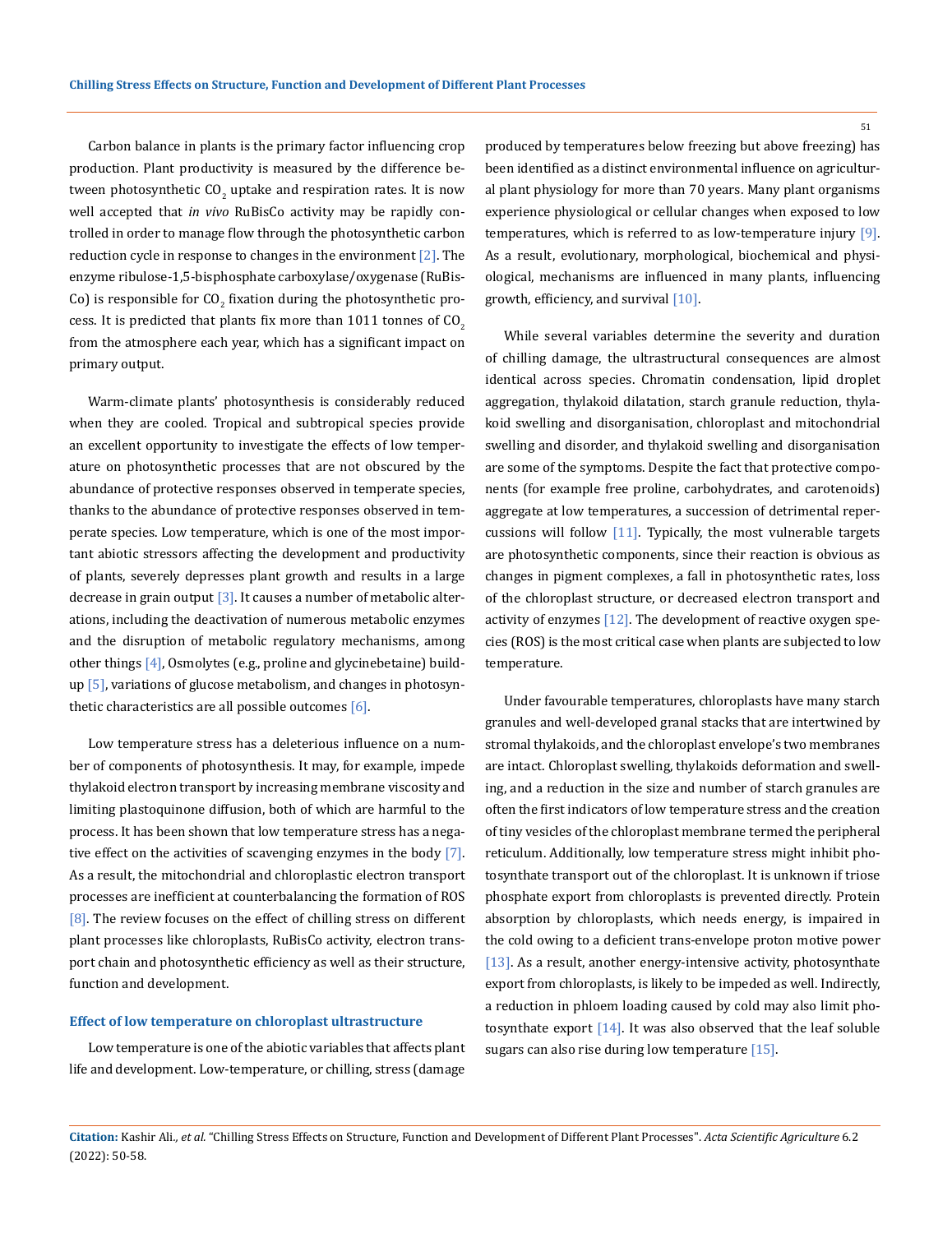

In cold temperatures, chloroplast pigments, including carotenoids and both chlorophylls, are impacted. Phenylpropanoid metabolism and flavonoid biosynthesis enzymes (phenylalanine ammonia-lyase enzymes) are stimulated by low ambient temperatures, resulting in an increased production of phenolic compounds that can tolerate stress conditions  $[16]$  recorded anthocyanin buildup was seen in maize leaves subjected to temperatures of 5  $\degree$ C, 10 °C, and 15 °C  $[17]$  and  $[18]$  noted elevated total phenolic content in the leaves of Lactuca sativa (exposed at  $4^{\circ}$ C for 1 day) and Olea europaea (exposed at 4 °C for 12h).

In addition to their role in photoprotection, carotenoids serve as light pigments and ROS scavengers [19]. A major role is played by xanthophyll cycle pigments, a key subgroup of carotenoids, in the response to stress. When there is excess excitation energy that cannot be utilised for photosynthesis, the deep oxidation cycle converts violaxanthin into zeaxanthin and antheraxanthin. Low temperature stress has been associated to an increase in zeaxanthin concentration [20]. Reduced chlorophyll concentration indicates oxidative stress, as does a decrease in chlorophyll content after cooling. Low temperatures affected the pigment makeup of maize plants, resulting in a decrease in -carotene and an increase in zeaxanthin [21].

Cells of the mung bean that are susceptible to low temperatures show condensation and chromatin fragmentation [22]. Early observations (within 6 hours) indicated vesiculation of cellular membranes, including the ER and tonoplast, as well as vacuolation of plastids and mitochondria. Chilling damage proceeded in these cells in an orderly and predictable way. This was followed by the formation of enormous Golgi vesicles and parallel arrays of dilation of the endoplasmic reticulum (ER). Vesicles merged with vacuolar membranes and their contents were released after 72 - 96 hours of cytoplasm condensation. As the cooling progressed, the cytoplasm shrank away from the cell membrane, and organelles were digested, until the cell was digested completely. Because the cells were grown in culture, there were no physical signs to worry about.

## **Decline in RuBisCo activity**

RuBisCo is biologically significant because its catalysis the main chemical reaction that allows inorganic carbon to release into the biosphere. One of the non-stomatal causes for the decline in photosynthesis rate was found to be a decrease in RuBisCo activity. Photosynthesis was impacted by a 90% fall in  $O_2$  content at cold temperatures (16 °C) because RuBisCo's activation state reduced at higher  $\text{CO}_2$  concentrations. Reducing the pressure gradient of  $_{cov}$  at cold temperatures increased the activation state of RuBisCo as well. It is necessary for the RuBisCo activation protein RuBisCo activase to be present. The rate at which  $_{co2}$  is absorbed by plants depends heavily on the growth temperature [23].

As a general rule, plants that grow at relatively low temperature are more efficient in absorbing  $_{c02}$  than plants that grow at normal room temperatures, but at high temperatures, they are less efficient. At roughly 17 °C, the Arrhenius plot of RuBisCo activity shows a thermal split  $[24]$ . Because RuBisCo isn't being produced at low temperatures, photosynthesis suffers. The RuBisCo activase isoform is under redox regulation, and as a result, this enzyme becomes inactive during the hot midday and cool night [25].

At low temperatures, RuBisCo activation state recovers following CO<sub>2</sub> decrease, which is linked to an indication of restrictions in RuBP regeneration. The CO $_{\rm 2}$  saturation threshold of C3 and C4 photosynthesis falls below the present atmospheric CO $_2$  levels below 20 degrees Celsius [26]. Stomatal closure is caused by a breakdown in the structure of guard cells, which influences the concentration of CO<sub>2</sub> in the leaf, resulting in a drop-in RuBisCo activity  $[27]$ . Due to a decrease in oxygenase activity and decreased photorespiration, RuBisCo carboxylase activity should be controlled. Photorespiration, which reduces stomatal conductance in response to cooling, serves as a defense mechanism [28].

The photochemical efficiency of photosynthesis was considerably lowered when Phaseolus vulgaris was subjected to intense light and cooling temperatures [29]. Rice seedlings exposed to

**Citation:** Kashir Ali*., et al.* "Chilling Stress Effects on Structure, Function and Development of Different Plant Processes". *Acta Scientific Agriculture* 6.2 (2022): 50-58.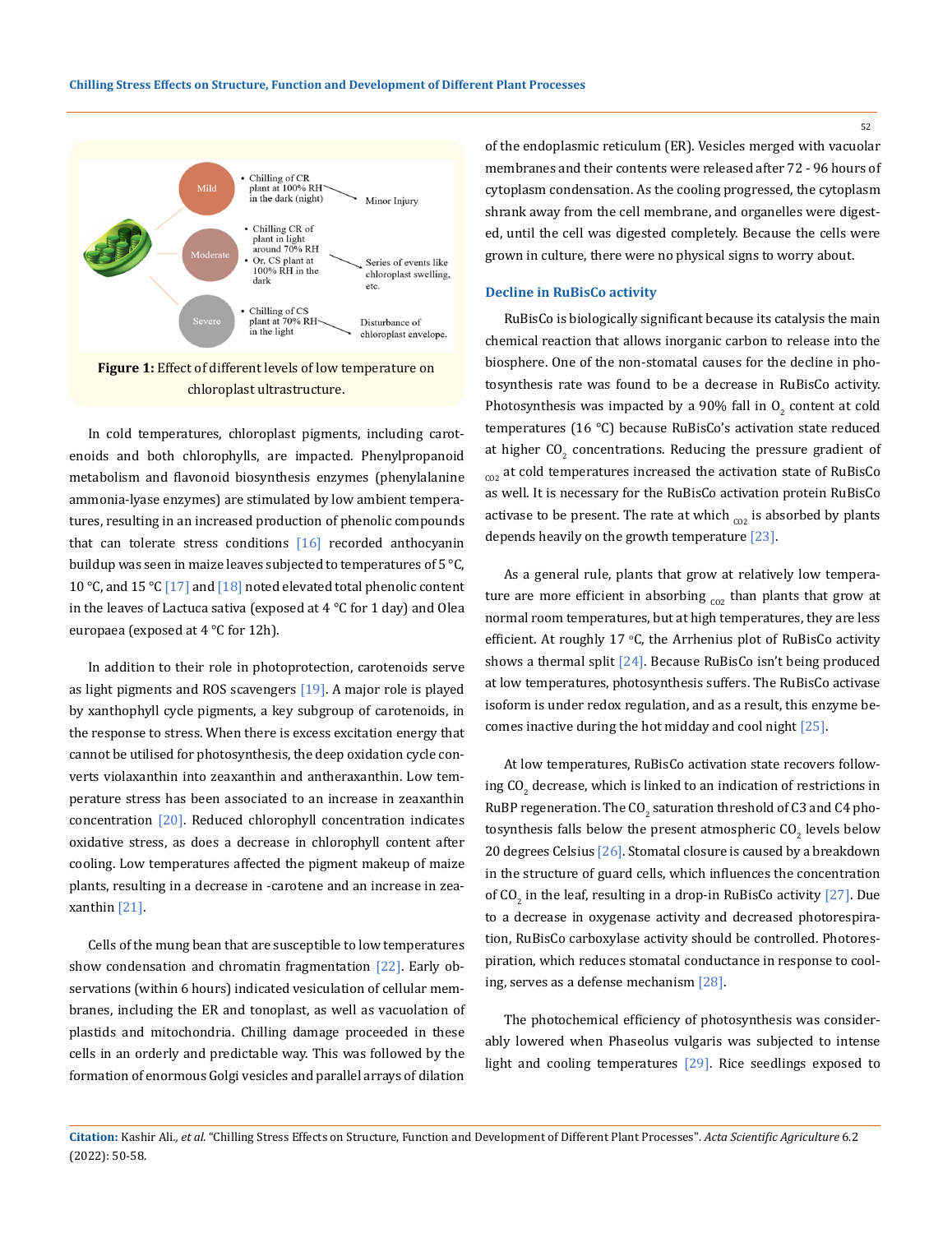chilling stress produce more ROS, which raises the activity of the antioxidant catalase, suggesting that photorespiration plays a role in low temperature metabolism  $[30]$ . Due to slow CO<sub>2</sub> fixation rate (kcat c,  $2$  - 3 s1) and competitive  $0<sub>2</sub>$  fixation, which forms 2-phosphoglycolate and requires photorespiration recycling, the generation of RuBisCo is limited in C3 plants. Cold-treated seedlings had decreased levels of RuBisCo large subunits and RuBisCo binding protein, suggesting chloroplast injury.

#### **Effect on electron transport chain**

Temperature changes in plant mitochondria and chloroplast energy transducing membranes have attracted a lot of interest lately. Due to the adverse effects of low temperature stress on the photosynthetic electron transport system, photosynthesis is inhibited [31]. There are two large protein complexes in the thylakoid membrane known as photosystems I and II that employ incoming light energy to support a series of electron transfer processes. As early as the earliest biological research  $[32]$ , cryogenic temperatures have been thoroughly studied in regard to this process.

In terms of a rate map, the temperature consequences on electron transport can be more readily visualized. In recent years the temperature has been increasingly influenced in the structure and operation of the energy-transducing membranes of plant mitochondria and chloroplasts. Most of this attention was based on the molecular comprehension of the cold sensitivity or chills of various plant species [33,35].

A study of thylakoids extracted from midday leaves found that oxygen production was significantly reduced. This clearly shows that strong irradiance impacted leaf variations more severely on the decreasing side of PS2 than it did on CN leaves. Mitocryphal membranes obtained from cooling plants showed an increase in Ea' for respiratory enzymes and a decrease in lipid fluid at temperatures between 10 and 15 C, but not from cooling-resistant plants. [33,35]. PSII activity was strongly hindered and NPQ and photosynthetic electron transport were decreased when the shoots were chilled, but not the roots [36].

In plants from which mitochondria were extracted, the presence or absence of temperature-induced alterations to mitochondrial membranes is linked to cooling sensitivity and resistance, although studies from chloroplast membranes do not reveal an obvious relationship of this kind [37,40]. After removing or bypassing the rate-limiting processes, chloroplast membranes separated from both cold sensitive and cold resistant plants showed temperatureinduced Ea alterations  $[39]$ . There was a difference at a higher temperature not only in the chilling-temperature spectrum but in the chloroplast extracted from each plant.

If the major electron transfer process, photosynthetic linear transport, is hindered, then other mechanisms, like cyclic electron flow around PSI and chlororespiration, may be promoted  $[41]$ , as plant health and survival are dependent on the ability to regulate photosynthetic electron transport. When the photosynthetic system is under low-temperature stress, these alternative ways of linear electron transport may assist to safeguard it [42].

## **Decrease photosynthetic efficiency of both photosystem (PS I and PS II)**

Photosynthesis requires the activities related to electron transfer and energy capture. Photodamaging can occur here as a result of these reactions, which use redox chemistry and light intensity. A very sensitive to suboptimal environmental factors, as examples include the plant's geographic origin and to fluctuations of temperature, such as those that exist in the plants of the tropical or subtropical regions [43]. RuBP restoration lowers  $_{c02}$  uptake in plants, which in turn reduces Rubisco activity, and this in turn reduces the rate of photosynthesis [44]. Photosynthesis's key activities, including as thylakoid electron transport, carbon reduction, and stomatal conductance control, would be impaired by these stimuli. Because NPQ (non-photochemical quenching) dispersion as heat of the excess energy suppresses photochemical performance at low temperatures, considerable levels of ROS accumulate in cells [45].

It is known that the PSII reaction center is affected when the architecture of related protein components is disrupted. It has been concluded that ROS does not actively trigger oxidative stress in the PSII operational centre but rather amplifies this photoinhibition by restricting protein synthesis, particularly the D1 protein, which is required for the PSII repair mechanism in the newly approved two-step system for PSII photoinhibition. ROS may be eliminated by plants' antioxidant systems, such as the water-water cycle  $[46]$ . The photosynthetic machinery may build up more free radicals as a result of cells becoming phototoxic when confronted with a cold discomfort [47].

**Citation:** Kashir Ali*., et al.* "Chilling Stress Effects on Structure, Function and Development of Different Plant Processes". *Acta Scientific Agriculture* 6.2 (2022): 50-58.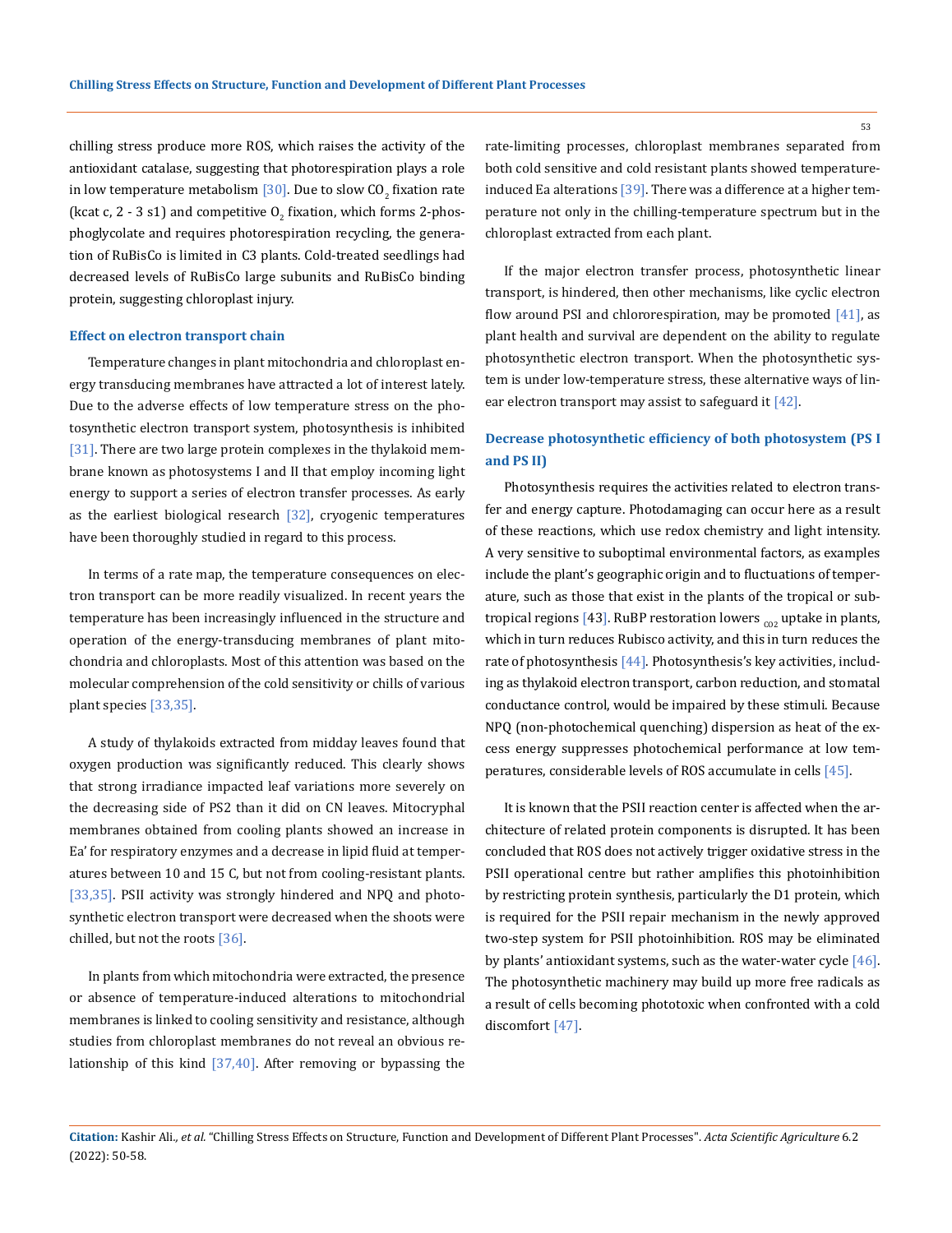PSII photoinhibition is minimal in chilling-sensitive plants such as cucumber (*Cucumis sativus* L.) and Arabidopsis thaliana when subjected to short-term chilling-light tension. This is especially true in cases when tropical tree species are exposed to chilly temperatures that are associated with modest light intensity  $[48]$ . Chilling-sensitive plants have different responses to cold temperatures in terms of PSII activity. As a result, nothing is known about the impact of these pressures on PSII behavior in the Paphiopedilum species.



**Figure 2:** Effect of chilling stress on photosynthesis in thermophilic plants.

Weak electron transmission via linear electron few from PSII to PSI delays  $_{co2}$  assimilation, resulting in hydroxyl radical generation and acceptor side over-reduction at PSI. This makes the PSI vulnerable to oxidative hydroxyl radicals at the electron acceptor end [49]. Tropical tree PSI activity is unaffected by cooling temperatures and moderate light intensity, despite the fact that PSI activity in sensitive cucumbers and Arabidopsis is reduced. PSI's performance varies from species to species, as is obvious  $[48]$ .

Photoinhibition is a term used to describe the gradual and reversible limitation of photosynthetic activity caused by both harmful and regulating factors. A combination of stress elements, including bright light and heat, cold and dehydration, inhibits photosynthesis because plants absorb lighter than they utilise in photosynthetic energy [46]. The PSII photoinhibition site is wellknown. In chilling-sensitive and chilling-resistant species, PSII photoinhibition has been intensively researched for its detrimental and protective effects [50].

It has been believed that excessive irradiation *in-vivo* has little effect on PSI in general or has a negligible effect on it [27]. Even so, emerging research suggests that PSI can remain inhibited in response to light stress, especially at chilling temperatures (0 - 10°C). When leaves of cold-sensitive cucumber (*Cucumis sativus* L.) and common bean (*Phaseolus vulgaris* L.) were cooled under low sunlight, photo-inhibition of PSI happened. When exposed to bright light, potato leaves (*Solanum tuberosum* L.) showed a considerable change [51]. Electron transport between PSII and PSI is required for PSI photoinhibition because of the need for molecular oxygen and PSI photo-inhibition. In the absence of oxygen, or even when diuron inhibited electron transmission from PSII to PSI, PSI inhibition was not seen. Active oxygen species (AOS) have been discovered to impede PSI [52].

Many thermophilic species are observed that if temperature getting low in dark and immediate chilling occurs then the photodamage process initiated. By contrast, the confluence of low temperature and high light can cause chronic photoinhibition of PSII [53]. Photorespiration and  $_{co2}$  fixation are two examples of processes that utilise light as a source of excitation energy (light) but are slowed by lower temperatures. Smaller sinks for inhibitory energy used boost PSII's oxidative damage potential [54]. It is possible that decreasing fatty acid saturation by genetic alteration of thylakoid lipids might decrease high-light-low-temperature photoinhibition by enhancing diffusion and aiding repair even more. Additionally, light-chill-induced photosynthetic inhibition in thermophilic species is usually not the result of PSII photodamage [50].

Photosystem I (PSI) have been shown to be more effective at cooling than photosystem II (PSII) (PSII). In isolated thylakoid membranes, this is often evaluated using artificial electron donors or acceptors. PSI electron transport in intact plants may be measured using 820 nm absorption measures of the chlorophyll P700

**Citation:** Kashir Ali*., et al.* "Chilling Stress Effects on Structure, Function and Development of Different Plant Processes". *Acta Scientific Agriculture* 6.2 (2022): 50-58.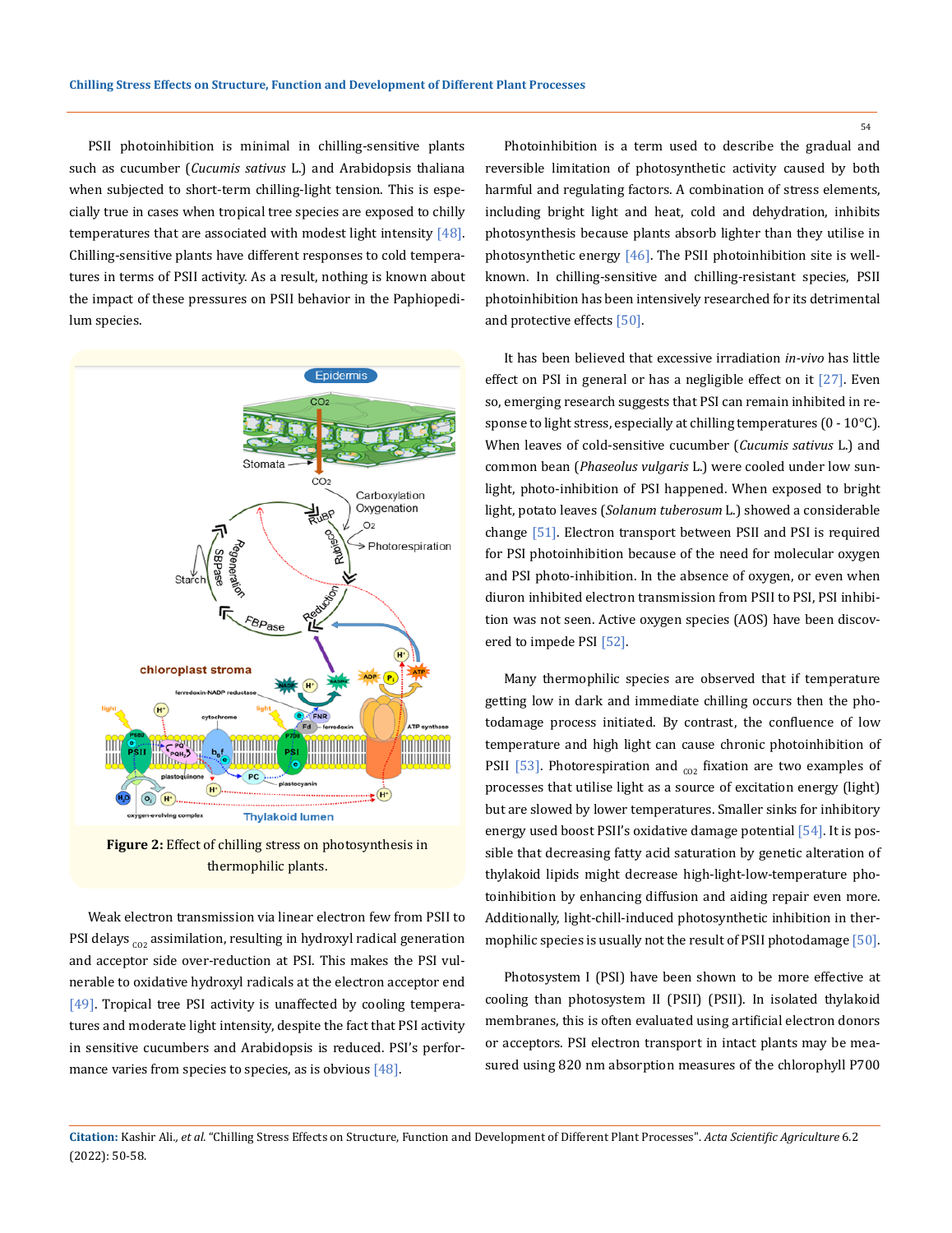reaction cluster and the redox phase. [27]. This absorption of  $_{cor}$ has been researched under freezing circumstances to see what effects PSI, PSII, and other processes have.

Even though PSI activity declines more rapidly than PSII activity, this does not mean that PSI is the main target for relaxation. Due to the fact that improved PSI or PSII behaviour reported as a secondary response, the ultimate cold sensitive systems that have not been examined are not eliminated as a main target. As a consequence, complete leaf data is insufficient to pinpoint PSI as the principal focus of a terrifying set of events [47].

A drop in PSII quantum efficiency that can be reversed rapidly is essential for leaf photoprotection. Rearranging the xanthophyll pigments and creating an electrochemical potential variation in the transthylakoid molecule is a crucial defence against the more severe consequences of photodamage, as this procedure includes [55]. Detecting variations in the quenching of excitation energy in the antennae of PSII is straightforward owing to chlorophyll fluorescence [56]. This downregulation of PSII electron transport is frequently measured using quantum yields Fv′/Fm′ (excitation energy transfer efficiency to accessible PSII reaction centres and non-photochemical quenching) [57].

Heat is released from the reaction Centre when photosynthetic sinks cool down (simultaneously with or after cooling). This occurs because the light accumulation complex's transmission efficiency into the reaction centre is reduced. The thermophilic crops like maize and tomato, when exposed to light and cold, exhibit these phenomena. Tomatoes and mangoes, for example, don't have complicated photoinhibition to blame for their decline in photosynthesis after a frost [52].

It is fascinating to see some impacts of chilling on photosynthesis induced by failing to execute some circadian rhythms and the implications of chilling on carbohydrate metabolites can be underlined [47]. Light energy cooling has the potential to affect PSII photo-damage as well as redox modulation of stromal bisphosphatases, FBPase, SBPase, and presumably rubisco activase, although these effects are less apparent [58].

## **Conclusion**

Many species, including essential agricultural crops, have productivity and geographic spread limitations because of low temperatures. Nonfreezing temperatures (0 - 12°C) are typical throughout the growing season in temperate countries and may significantly reduce plant production, which is discussed here. Low temperature, which is one of the most important abiotic stresses impacting plant development and productivity, slows plant growth and reduces grain yield significantly. Photosynthetic transport out of the chloroplast is hindered by low temperature stress. Chilling stress obstructs thylakoid electron transport by increasing membrane viscosity and restricting plastoquinone diffusion, both of which are detrimental to the process. A reduction in RuBisCo activity was discovered to be one of the non-stomatal explanations of the fall in photosynthesis rate. Because of cells becoming phototoxic when faced with chilling stress the photosynthetic machinery may store up more free radicals. The effects of chilling on photosynthesis generated by failure to execute specific circadian cycles are significant, and the consequences of chilling on carbohydrate metabolites cannot be emphasized. In general, low temperature or chilling stress reduce development of chloroplast ultrastructure, RuBisCo activity, disturb electron transport chain and one of the major abiotic stresses in reduction of photosynthesis.

### **Conflict of Interest**

The authors declare no conflict of interest.

## **Bibliography**

- 1. C Vergnolle., *et al.* ["The cold-induced early activation of phos](https://pubmed.ncbi.nlm.nih.gov/16258011/)[pholipase C and D pathways determines the response of two](https://pubmed.ncbi.nlm.nih.gov/16258011/)  [distinct clusters of genes in Arabidopsis cell suspensions".](https://pubmed.ncbi.nlm.nih.gov/16258011/)  *Plant Physiol*[ogy 139.3 \(2005\): 1217-1233.](https://pubmed.ncbi.nlm.nih.gov/16258011/)
- 2. J Galmés., *et al.* ["Variation in Rubisco content and activity un](https://pubmed.ncbi.nlm.nih.gov/23748840/)[der variable climatic factors".](https://pubmed.ncbi.nlm.nih.gov/23748840/) *Photosynthesi Research* 117.1-3 [\(2013\): 73-90.](https://pubmed.ncbi.nlm.nih.gov/23748840/)
- 3. K Kosová., *et al.* ["Proteome analysis of cold response in spring](https://pubs.acs.org/doi/10.1021/pr400600g)  [and winter wheat \(Triticum aestivum\) crowns reveals simi](https://pubs.acs.org/doi/10.1021/pr400600g)[larities in stress adaptation and differences in regulatory](https://pubs.acs.org/doi/10.1021/pr400600g)  [processes between the growth habits".](https://pubs.acs.org/doi/10.1021/pr400600g) *Journal of Proteome Research* [12.11 \(2013\): 4830-4845.](https://pubs.acs.org/doi/10.1021/pr400600g)
- 4. J Xu., *et al.* ["Comparative physiological and proteomic response](https://pubmed.ncbi.nlm.nih.gov/22963252/)  [to abrupt low temperature stress between two winter wheat](https://pubmed.ncbi.nlm.nih.gov/22963252/)  [cultivars differing in low temperature tolerance".](https://pubmed.ncbi.nlm.nih.gov/22963252/) *Plant Biology* [15.2 \(2013\): 292-303.](https://pubmed.ncbi.nlm.nih.gov/22963252/)
- 5. [P Thakur and H Nayyar. "Facing the cold stress by plants in](https://www.researchgate.net/publication/278661638_Facing_the_Cold_Stress_by_Plants_in_the_Changing_Environment_Sensing_Signaling_and_Defending_Mechanisms)  [the changing environment: sensing, signaling, and defending](https://www.researchgate.net/publication/278661638_Facing_the_Cold_Stress_by_Plants_in_the_Changing_Environment_Sensing_Signaling_and_Defending_Mechanisms)  mechanisms". *[In Plant Acclimation to Environmental Stress,](https://www.researchgate.net/publication/278661638_Facing_the_Cold_Stress_by_Plants_in_the_Changing_Environment_Sensing_Signaling_and_Defending_Mechanisms)  Springer* [\(2013\): 29-69.](https://www.researchgate.net/publication/278661638_Facing_the_Cold_Stress_by_Plants_in_the_Changing_Environment_Sensing_Signaling_and_Defending_Mechanisms)

**Citation:** Kashir Ali*., et al.* "Chilling Stress Effects on Structure, Function and Development of Different Plant Processes". *Acta Scientific Agriculture* 6.2 (2022): 50-58.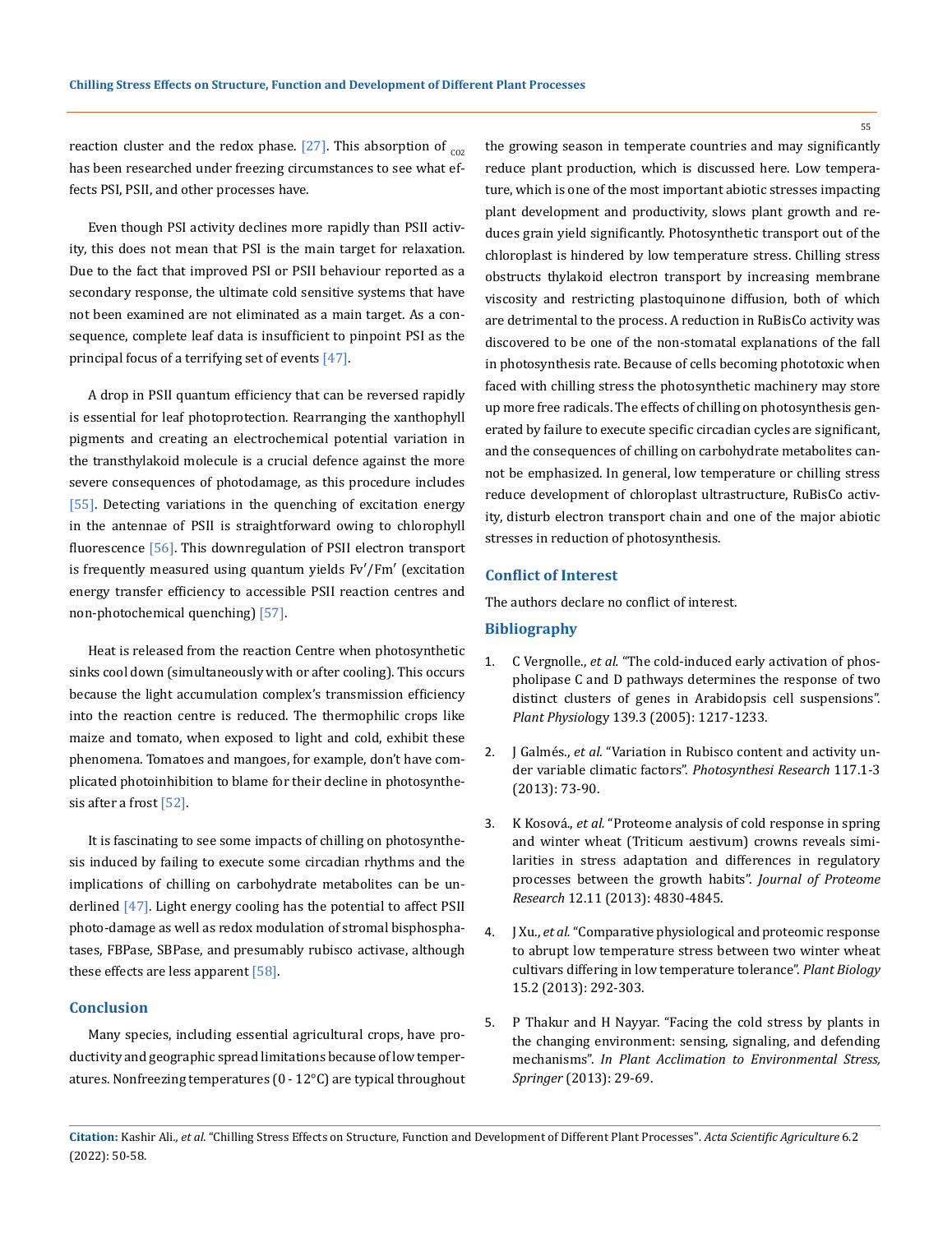- 6. C Crosatti., *et al.* ["Harden the chloroplast to protect the plant".](https://pubmed.ncbi.nlm.nih.gov/22938043/)  *[Physiologia Plantarum](https://pubmed.ncbi.nlm.nih.gov/22938043/)* 147.1 (2013): 55-63.
- 7. X Li., *et al.* ["Induction of chilling tolerance in wheat during ger](https://www.researchgate.net/publication/235940395_Induction_of_chilling_tolerance_in_wheat_during_germination_by_pre-soaking_seed_with_nitric_oxide_and_gibberellin)[mination by pre-soaking seed with nitric oxide and gibberel](https://www.researchgate.net/publication/235940395_Induction_of_chilling_tolerance_in_wheat_during_germination_by_pre-soaking_seed_with_nitric_oxide_and_gibberellin)lin". *[Plant Growth Regulation](https://www.researchgate.net/publication/235940395_Induction_of_chilling_tolerance_in_wheat_during_germination_by_pre-soaking_seed_with_nitric_oxide_and_gibberellin)* 71 (2013): 31-40.
- 8. E Ruelland., *et al.* ["Chapter 2 Cold Signalling and Cold Acclima](https://www.sciencedirect.com/science/article/abs/pii/S0065229608006022)[tion in Plants". 1st ed 49.C. Elesvier Ltd \(2009\).](https://www.sciencedirect.com/science/article/abs/pii/S0065229608006022)
- 9. JFHD Evers., *et al.* ["Compared responses of poplar cuttings and](file:///E:/ANUSHA/Acta/FEBRUARY/ASAG/ASAG-22-RW-001/“Compared%20responses%20of%20poplar%20cuttings%20and%20in%20vitro%20raised%20shoots%20to%20short-term%20chilling%20treatments)  *in vitro* [raised shoots to short-term chilling treatments".](file:///E:/ANUSHA/Acta/FEBRUARY/ASAG/ASAG-22-RW-001/“Compared%20responses%20of%20poplar%20cuttings%20and%20in%20vitro%20raised%20shoots%20to%20short-term%20chilling%20treatments) *Plant Cell Reports* [19 \(2000\): 954-960.](file:///E:/ANUSHA/Acta/FEBRUARY/ASAG/ASAG-22-RW-001/“Compared%20responses%20of%20poplar%20cuttings%20and%20in%20vitro%20raised%20shoots%20to%20short-term%20chilling%20treatments)
- 10. P Maestrini., *et al.* ["Isolation and expression analysis of low](https://pubmed.ncbi.nlm.nih.gov/30754838/)  [temperature-induced genes in white poplar \(Populus alba\)".](https://pubmed.ncbi.nlm.nih.gov/30754838/)  *[Journal of Plant Physiology](https://pubmed.ncbi.nlm.nih.gov/30754838/)* 166.14 (2009): 1544-1556.
- 11. J Renaut., *et al.* ["Biochemical and physiological mechanisms](https://onlinelibrary.wiley.com/doi/abs/10.1111/j.1399-3054.2005.00554.x)  [related to cold acclimation and enhanced freezing tolerance in](https://onlinelibrary.wiley.com/doi/abs/10.1111/j.1399-3054.2005.00554.x)  poplar plantlets". *[Physiologia Plantarum](https://onlinelibrary.wiley.com/doi/abs/10.1111/j.1399-3054.2005.00554.x)* 125.1 (2005): 82-94.
- 12. CO Marian., *et al.* ["Dehydrin variability among rhododendron](https://pubmed.ncbi.nlm.nih.gov/33873716/)  [species: A 25-kDa dehydrin is conserved and associated with](https://pubmed.ncbi.nlm.nih.gov/33873716/)  [cold acclimation across diverse species".](https://pubmed.ncbi.nlm.nih.gov/33873716/) *New Phytologist*  [161.3 \(2004\): 773-780.](https://pubmed.ncbi.nlm.nih.gov/33873716/)
- 13. [EA Leheny and SM Theg. "Apparent Inhibition of Chloroplast](https://pubmed.ncbi.nlm.nih.gov/12244243/)  [Protein Import by Cold Temperatures Is Due to Energetic](https://pubmed.ncbi.nlm.nih.gov/12244243/)  [Considerations Not Membrane Fluidity".](https://pubmed.ncbi.nlm.nih.gov/12244243/) *Plant Cell* 6.3 (1994): [427-437.](https://pubmed.ncbi.nlm.nih.gov/12244243/)
- 14. YV Gamalei., *et al.* ["Effects of temperature on the conformation](https://www.jstor.org/stable/23383111)  [of the endoplasmic reticulum and on starch accumulation in](https://www.jstor.org/stable/23383111)  [leaves with the symplasmic minor-vein configuration".](https://www.jstor.org/stable/23383111) *Planta* [194.4 \(1994\): 443-453.](https://www.jstor.org/stable/23383111)
- 15. Å Strand., *et al.* ["Development of Arabidopsis thaliana leaves at](https://pubmed.ncbi.nlm.nih.gov/9351245/)  [low temperatures releases the suppression of photosynthesis](https://pubmed.ncbi.nlm.nih.gov/9351245/)  [and photosynthetic gene expression despite the accumulation](https://pubmed.ncbi.nlm.nih.gov/9351245/)  [of soluble carbohydrates".](https://pubmed.ncbi.nlm.nih.gov/9351245/) *The Plant Journal* 12.3 (1997): 605- [614.](https://pubmed.ncbi.nlm.nih.gov/9351245/)
- 16. PJ Christie., *et al.* ["Impact of low-temperature stress on general](https://pubag.nal.usda.gov/catalog/1403808)  [phenylpropanoid and anthocyanin pathways: Enhancement of](https://pubag.nal.usda.gov/catalog/1403808)  [transcript abundance and anthocyanin pigmentation in maize](https://pubag.nal.usda.gov/catalog/1403808)  seedlings". *Planta* [194.4 \(1994\): 541-549.](https://pubag.nal.usda.gov/catalog/1403808)
- 17. MM Oh., *et al.* ["Environmental stresses induce health-promot](https://pubmed.ncbi.nlm.nih.gov/19297184/)ing phytochemicals in lettuce". *[Plant Physiology and Biochem](https://pubmed.ncbi.nlm.nih.gov/19297184/)istry* [47.7 \(2009\): 578-583.](https://pubmed.ncbi.nlm.nih.gov/19297184/)
- 18. A Cansev., *et al.* ["Alterations in total phenolic content and an](https://www.researchgate.net/publication/233387072_Alterations_in_total_phenolic_content_and_antioxidant_capacity_in_response_to_low_temperatures_in_olive_Olea_Europaea_L_Gemlik)[tioxidant capacity in response to low temperatures in olive](https://www.researchgate.net/publication/233387072_Alterations_in_total_phenolic_content_and_antioxidant_capacity_in_response_to_low_temperatures_in_olive_Olea_Europaea_L_Gemlik)  [\(Olea Europaea L. 'Gemlik'\)".](https://www.researchgate.net/publication/233387072_Alterations_in_total_phenolic_content_and_antioxidant_capacity_in_response_to_low_temperatures_in_olive_Olea_Europaea_L_Gemlik) *Plant Arch* 12.1 (2012): 489-494.
- 19. R Esteban., *et al.* ["Internal and external factors affecting pho](https://nph.onlinelibrary.wiley.com/doi/10.1111/nph.13186)[tosynthetic pigment composition in plants: A meta-analytical](https://nph.onlinelibrary.wiley.com/doi/10.1111/nph.13186)  approach". *New Phytologist* [206.1 \(2015\): 268-280.](https://nph.onlinelibrary.wiley.com/doi/10.1111/nph.13186)
- 20. M Tausz., *et al.* ["Biochemical responses in leaves of two apple](file:///E:/ANUSHA/Acta/FEBRUARY/ASAG/ASAG-22-RW-001/Biochemical%20responses%20in%20leaves%20of%20two%20apple%20tree%20cultivars%20subjected%20to%20progressing%20drought)  [tree cultivars subjected to progressing drought".](file:///E:/ANUSHA/Acta/FEBRUARY/ASAG/ASAG-22-RW-001/Biochemical%20responses%20in%20leaves%20of%20two%20apple%20tree%20cultivars%20subjected%20to%20progressing%20drought) *Journal of Plant Physiology* [162 \(2005\): 1308-1318.](file:///E:/ANUSHA/Acta/FEBRUARY/ASAG/ASAG-22-RW-001/Biochemical%20responses%20in%20leaves%20of%20two%20apple%20tree%20cultivars%20subjected%20to%20progressing%20drought)
- 21. [P Haldimann. "Effects of changes in growth temperature on](https://www.researchgate.net/publication/230228010_Effects_of_changes_in_growth_temperature_on_photosynthesis_and_carotenoid_composition_in_Zea_mays_leaves)  [photosynthesis and carotenoid composition in Zea mays](https://www.researchgate.net/publication/230228010_Effects_of_changes_in_growth_temperature_on_photosynthesis_and_carotenoid_composition_in_Zea_mays_leaves)  leaves". *[Physiologia Plantarum](https://www.researchgate.net/publication/230228010_Effects_of_changes_in_growth_temperature_on_photosynthesis_and_carotenoid_composition_in_Zea_mays_leaves)* 97.3 (1996): 554-562.
- 22. [HA Ishikawa. "Ultrastructural features of chilling injury: in](https://www.jstor.org/stable/2446259)[jured cells and the early events during chilling of suspension](https://www.jstor.org/stable/2446259)cultured mung bean cells". *[American Journal of Botany](https://www.jstor.org/stable/2446259)* 83.7 [\(1996\): 825-835.](https://www.jstor.org/stable/2446259)
- 23. [RF Sage and DS Kubien. "The temperature response of C3 and](https://onlinelibrary.wiley.com/doi/10.1111/j.1365-3040.2007.01682.x)  [C4 photosynthesis".](https://onlinelibrary.wiley.com/doi/10.1111/j.1365-3040.2007.01682.x) *Plant Cell Environment* 30.9 (2007): 1086- [1106.](https://onlinelibrary.wiley.com/doi/10.1111/j.1365-3040.2007.01682.x)
- 24. [YP Cen and RF Sage. "The regulation of Rubisco activity in re](https://pubmed.ncbi.nlm.nih.gov/16183840/)[sponse to variation in temperature and atmospheric CO2 par](https://pubmed.ncbi.nlm.nih.gov/16183840/)[tial pressure in sweet potato".](https://pubmed.ncbi.nlm.nih.gov/16183840/) *Plant Physiology* 139.2 (2005): [979-990.](https://pubmed.ncbi.nlm.nih.gov/16183840/)
- 25. [N Zhang and AR Portis. "Mechanism of light regulation of](https://www.pnas.org/content/96/16/9438/tab-figures-data)  [Rubisco: A specific role for the larger rubisco activase isoform](https://www.pnas.org/content/96/16/9438/tab-figures-data)  [involving reductive activation by thioredoxin-f".](https://www.pnas.org/content/96/16/9438/tab-figures-data) *Proceedings [of the National Academy of Sciences of the United States of](https://www.pnas.org/content/96/16/9438/tab-figures-data)  America* [96.16 \(1999\): 9438-9443.](https://www.pnas.org/content/96/16/9438/tab-figures-data)
- 26. [RF Sage. "Variation in the kcat of Rubisco in C3 and C4 plants](https://academic.oup.com/jxb/article/53/369/609/614540)  [and some implications for photosynthetic performance at](https://academic.oup.com/jxb/article/53/369/609/614540)  high and low temperature". *[Journal of Experimental Botany](https://academic.oup.com/jxb/article/53/369/609/614540)*  [53.369 \(2002\): 609-620.](https://academic.oup.com/jxb/article/53/369/609/614540)
- 27. [DJ Allen and DR Ort. "Impacts of chilling temperatures on pho](https://pubmed.ncbi.nlm.nih.gov/11164376/)[tosynthesis in warm-climate plants".](https://pubmed.ncbi.nlm.nih.gov/11164376/) *Trends in Plant Science*  [6.1 \(2001\): 36-42.](https://pubmed.ncbi.nlm.nih.gov/11164376/)
- 28. I Voss., *et al.* ["Emerging concept for the role of photorespira](https://pubmed.ncbi.nlm.nih.gov/23452019/)[tion as an important part of abiotic stress response".](https://pubmed.ncbi.nlm.nih.gov/23452019/) *Plant Biology* [15.4 \(2013\): 713-722.](https://pubmed.ncbi.nlm.nih.gov/23452019/)
- 29. SB Powles., *et al.* ["Interaction between light and chilling tem](https://www.researchgate.net/publication/229941999_Interaction_between_light_and_chilling_temperature_on_the_inhibition_of_photosynthesis_in_chilling-sensitive_plants)[perature on the inhibition of photosynthesis in chilling-sensi](https://www.researchgate.net/publication/229941999_Interaction_between_light_and_chilling_temperature_on_the_inhibition_of_photosynthesis_in_chilling-sensitive_plants)tive plants". *[Plant Cell Environment](https://www.researchgate.net/publication/229941999_Interaction_between_light_and_chilling_temperature_on_the_inhibition_of_photosynthesis_in_chilling-sensitive_plants)* 6.2 (1983): 117-123.

**Citation:** Kashir Ali*., et al.* "Chilling Stress Effects on Structure, Function and Development of Different Plant Processes". *Acta Scientific Agriculture* 6.2 (2022): 50-58.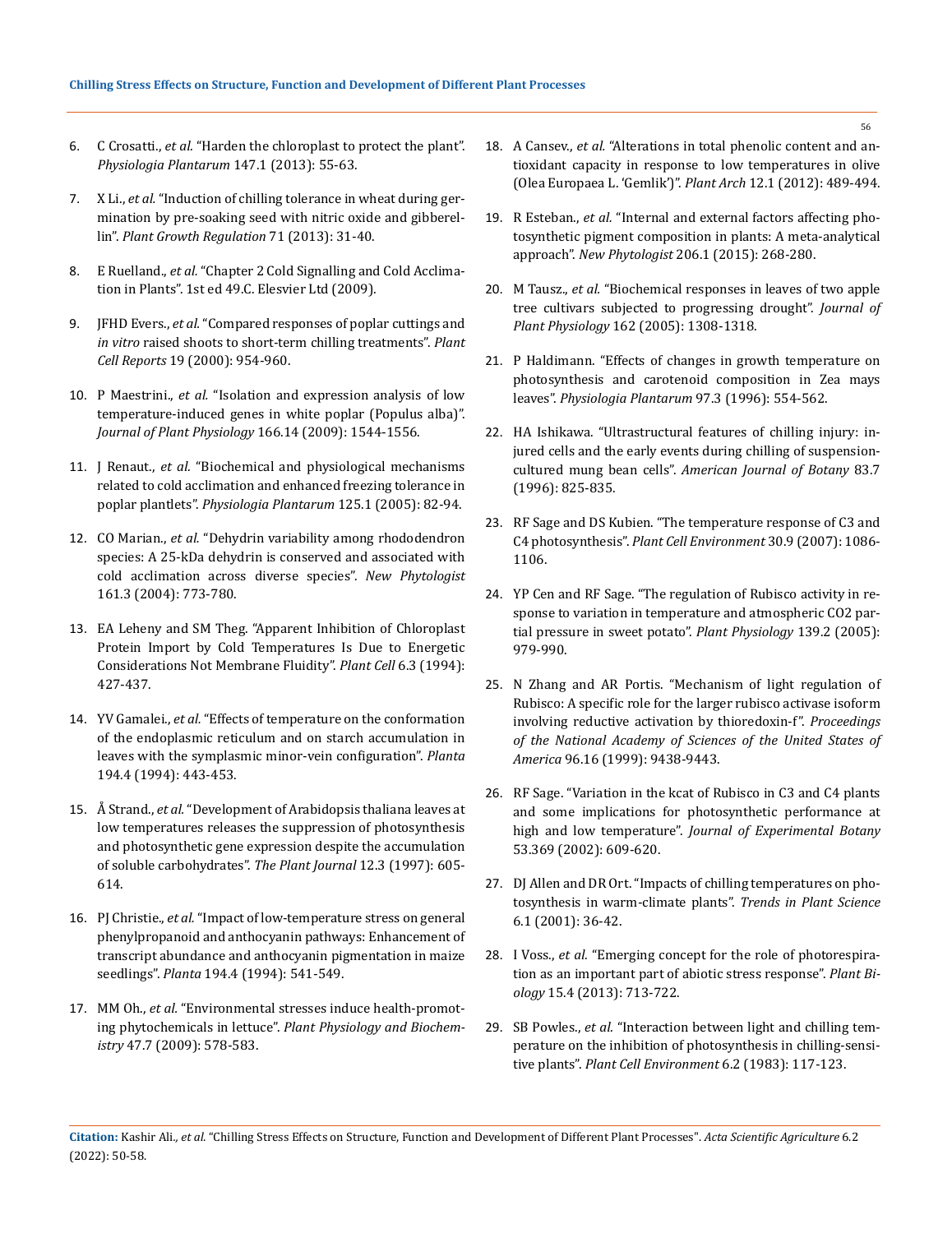- 30. C Cheng., *et al.* ["An early response regulatory cluster induced](https://pubmed.ncbi.nlm.nih.gov/17577400/) [by low temperature and hydrogen peroxide in seedlings of](https://pubmed.ncbi.nlm.nih.gov/17577400/) [chilling-tolerant japonica rice".](https://pubmed.ncbi.nlm.nih.gov/17577400/) *BMC Genomics* 8 (2007): 1-18.
- 31. X Li., *et al.* ["Cold priming drives the sub-cellular antioxidant](https://pubmed.ncbi.nlm.nih.gov/24887010/) [systems to protect photosynthetic electron transport against](https://pubmed.ncbi.nlm.nih.gov/24887010/) [subsequent low temperature stress in winter wheat".](https://pubmed.ncbi.nlm.nih.gov/24887010/) *Plant [Physiology and](https://pubmed.ncbi.nlm.nih.gov/24887010/) Biochemistry* 82 (2014): 34-43.
- 32. BYW Arnold and RK Clayton. "carotenoidless11 (obtained Sistrom) light" 46 (1960): 769-776.
- 33. [JM Lyons. "Chilling Injury in Plants".](https://www.annualreviews.org/doi/abs/10.1146/annurev.pp.24.060173.002305) *Annual Review of Plant Biology* [24.1 \(1973\): 445-466.](https://www.annualreviews.org/doi/abs/10.1146/annurev.pp.24.060173.002305)
- 34. [PJ Quinn and WP Williams. "Plant lipids and their role in mem](https://pdf.sciencedirectassets.com/271289/1-s2.0-S0079610700X00922/1-s2.0-0079610779900166/main.pdf?X-Amz-Security-Token=IQoJb3JpZ2luX2VjEKX%2F%2F%2F%2F%2F%2F%2F%2F%2F%2FwEaCXVzLWVhc3QtMSJHMEUCIQC0lGxpAhaohVM%2FtG%2BAK1JK6M4ARd%2BCnk7bv4pDziR6SgIgO9NE3fZNEBUYpNDFSYKrkjcGvrfNArzTHeMO1dCISVUqgwQIzv%2F%2F%2F%2F%2F%2F%2F%2F%2F%2FARAEGgwwNTkwMDM1NDY4NjUiDAWBE2LjTHjCAQ9J6irXA2ktTRAgaoB8GnlLk9j%2Bj8eYRrpaRZWK9oiWYv3imEGSToEfW3Dv6VPcDDru3TEnREEDp1YZqssNo%2BVPBUQ%2BaYQCDz2DIFrsi%2B7mp%2FwATqpRVO6kDxmMd%2F5twUoeJNGBXKUQWcP13CgRrKWMPt9qz%2FYfkAWoivtXzaPLAfeob%2Bwltrec3vENc3zgPf%2BVd7L0IcbP65%2BKchEYZeWhHY%2F4v38iyoq16wubuCgJ5bTa1LsitP2jYxpF%2BdAGmSk5icANfkBVKUfAAcAaBZMiV82HsfG0o4BInHLgdJDrLVaNkVRnPtyKmumniidnMSW6bDKT9TZ9dJ6QrwPsO%2FuRys4Z4VeuH8l5lpLAHyXGBQef2xYk5GBCzVDmZNYqhlDaJA3PGrLv0HH2xXEL2vK6e1cDOSIWmxU78OzdWs5EzNsptnY9fSFue5cRTvsxzgJhCGigS6XkP5Jm3pvm3o79TIfxD43fchzHkf5RFSLxpWThXG4xOYRGFssZkUJv4pXk04hSqyQ8ghIwrnGY0%2B3w%2BHfEmtC1m9Y9Fx2NB6C52SLb2nueeHD8m%2B3RDxCPVlCM2liTSNCu9pNw4X6XD4zC%2BWLZyp8lI7KVBZLpHiNtdmvPX0aXSNWPYuahjjCR582PBjqlAZYMfuokmsnFKfvOpJ1UxW3c0CmziOGB70vPboV1Sqo6PN2XYt56y1JhP3hOEaxMUGs6Ih2N1b1Km7IFKW3DJ33oxVG7U63TwCIiz272UDzRQqE%2FdP5MQPlGZeOTNkFp%2FBdpW6K7kDaQKU3ZYwMRcn2Bdixu0%2BZQ7MpUvnH46Wmnd5vI5i6grQvIftGFJHaW3xjDnlX%2FUvTVVTYOxB1HhbNfLr3KAA%3D%3D&X-Amz-Algorithm=AWS4-HMAC-SHA256&X-Amz-Date=20220128T054528Z&X-Amz-SignedHeaders=host&X-Amz-Expires=300&X-Amz-Credential=ASIAQ3PHCVTYTCPT5C6I%2F20220128%2Fus-east-1%2Fs3%2Faws4_request&X-Amz-Signature=583451b314ea0f0482cdac262f5d5f6c64850cc2697d8b356214b1d392583c12&hash=836141e02ad08f50af7dce6a6d7c692e62faa31ac34cb849e93db10b75a6dff3&host=68042c943591013ac2b2430a89b270f6af2c76d8dfd086a07176afe7c76c2c61&pii=0079610779900166&tid=spdf-48cf0c16-818d-44f6-948c-8c1454cfcd11&sid=17cccfb1293fc549d13a9157d43193e953f1gxrqb&type=client)[brane function" 34 \(1978\): 109-173.](https://pdf.sciencedirectassets.com/271289/1-s2.0-S0079610700X00922/1-s2.0-0079610779900166/main.pdf?X-Amz-Security-Token=IQoJb3JpZ2luX2VjEKX%2F%2F%2F%2F%2F%2F%2F%2F%2F%2FwEaCXVzLWVhc3QtMSJHMEUCIQC0lGxpAhaohVM%2FtG%2BAK1JK6M4ARd%2BCnk7bv4pDziR6SgIgO9NE3fZNEBUYpNDFSYKrkjcGvrfNArzTHeMO1dCISVUqgwQIzv%2F%2F%2F%2F%2F%2F%2F%2F%2F%2FARAEGgwwNTkwMDM1NDY4NjUiDAWBE2LjTHjCAQ9J6irXA2ktTRAgaoB8GnlLk9j%2Bj8eYRrpaRZWK9oiWYv3imEGSToEfW3Dv6VPcDDru3TEnREEDp1YZqssNo%2BVPBUQ%2BaYQCDz2DIFrsi%2B7mp%2FwATqpRVO6kDxmMd%2F5twUoeJNGBXKUQWcP13CgRrKWMPt9qz%2FYfkAWoivtXzaPLAfeob%2Bwltrec3vENc3zgPf%2BVd7L0IcbP65%2BKchEYZeWhHY%2F4v38iyoq16wubuCgJ5bTa1LsitP2jYxpF%2BdAGmSk5icANfkBVKUfAAcAaBZMiV82HsfG0o4BInHLgdJDrLVaNkVRnPtyKmumniidnMSW6bDKT9TZ9dJ6QrwPsO%2FuRys4Z4VeuH8l5lpLAHyXGBQef2xYk5GBCzVDmZNYqhlDaJA3PGrLv0HH2xXEL2vK6e1cDOSIWmxU78OzdWs5EzNsptnY9fSFue5cRTvsxzgJhCGigS6XkP5Jm3pvm3o79TIfxD43fchzHkf5RFSLxpWThXG4xOYRGFssZkUJv4pXk04hSqyQ8ghIwrnGY0%2B3w%2BHfEmtC1m9Y9Fx2NB6C52SLb2nueeHD8m%2B3RDxCPVlCM2liTSNCu9pNw4X6XD4zC%2BWLZyp8lI7KVBZLpHiNtdmvPX0aXSNWPYuahjjCR582PBjqlAZYMfuokmsnFKfvOpJ1UxW3c0CmziOGB70vPboV1Sqo6PN2XYt56y1JhP3hOEaxMUGs6Ih2N1b1Km7IFKW3DJ33oxVG7U63TwCIiz272UDzRQqE%2FdP5MQPlGZeOTNkFp%2FBdpW6K7kDaQKU3ZYwMRcn2Bdixu0%2BZQ7MpUvnH46Wmnd5vI5i6grQvIftGFJHaW3xjDnlX%2FUvTVVTYOxB1HhbNfLr3KAA%3D%3D&X-Amz-Algorithm=AWS4-HMAC-SHA256&X-Amz-Date=20220128T054528Z&X-Amz-SignedHeaders=host&X-Amz-Expires=300&X-Amz-Credential=ASIAQ3PHCVTYTCPT5C6I%2F20220128%2Fus-east-1%2Fs3%2Faws4_request&X-Amz-Signature=583451b314ea0f0482cdac262f5d5f6c64850cc2697d8b356214b1d392583c12&hash=836141e02ad08f50af7dce6a6d7c692e62faa31ac34cb849e93db10b75a6dff3&host=68042c943591013ac2b2430a89b270f6af2c76d8dfd086a07176afe7c76c2c61&pii=0079610779900166&tid=spdf-48cf0c16-818d-44f6-948c-8c1454cfcd11&sid=17cccfb1293fc549d13a9157d43193e953f1gxrqb&type=client)
- 35. JK Raison. "Biochemical explanation of low-temperature stress in tropical and sub-tropical plants". *Bull R Soc NZ* (1974).
- 36. K Suzuki., *et al.* ["High root temperature blocks both linear](https://academic.oup.com/pcp/article/52/9/1697/1866242) [and cyclic electron transport in the dark during chilling of the](https://academic.oup.com/pcp/article/52/9/1697/1866242) leaves of rice seedlings". *[Plant and Cell Physiology](https://academic.oup.com/pcp/article/52/9/1697/1866242)* 52.9 (2011): [1697-1707.](https://academic.oup.com/pcp/article/52/9/1697/1866242)
- 37. [H Inoué. "Break points in arrhenius plots of the hill reaction of](https://academic.oup.com/pcp/article-abstract/19/3/355/1898468) [spinach chloroplast fragments in the temperature range from](https://academic.oup.com/pcp/article-abstract/19/3/355/1898468) -25 to 25°C". *[Plant and Cell Physiology](https://academic.oup.com/pcp/article-abstract/19/3/355/1898468)* 19.3 (1978): 355-363.
- 38. [P Jursinic and Govindjee. "Temperature Dependence of De](https://af.booksc.eu/book/14917441/a7766b)[layed Light Emission in the 6 to 340 Microsecond Range After](https://af.booksc.eu/book/14917441/a7766b) a Single Flash in Chloroplasts". *[Photochemistry and Photobiol](https://af.booksc.eu/book/14917441/a7766b)ogy* [26.6 \(1977\): 617-628.](https://af.booksc.eu/book/14917441/a7766b)
- 39. [WG Nolan and RM Smillie. "Temperature-induced Changes in](https://www.ncbi.nlm.nih.gov/pmc/articles/PMC542523/) [Hill Activity of Chloroplasts Isolated from Chilling-sensitive](https://www.ncbi.nlm.nih.gov/pmc/articles/PMC542523/) [and Chilling-resistant Plants".](https://www.ncbi.nlm.nih.gov/pmc/articles/PMC542523/) *Plant Physiology* 59.6 (1977): [1141-1145.](https://www.ncbi.nlm.nih.gov/pmc/articles/PMC542523/)
- 40. RM Smillie., *et al.* ["Effect of Growth Temperature on Chloro](https://www.ncbi.nlm.nih.gov/pmc/articles/PMC1092088/)[plast Structure and Activity in Barley".](https://www.ncbi.nlm.nih.gov/pmc/articles/PMC1092088/) *Plant Physiology* 62.2 [\(1978\): 191-196.](https://www.ncbi.nlm.nih.gov/pmc/articles/PMC1092088/)
- 41. D Rumeau., *et al.* ["Chlororespiration and cyclic electron flow](https://pubmed.ncbi.nlm.nih.gov/17661746/) [around PSI during photosynthesis and plant stress response".](https://pubmed.ncbi.nlm.nih.gov/17661746/) *[Plant Cell Environment](https://pubmed.ncbi.nlm.nih.gov/17661746/)* 30.9 (2007): 1041-1051.
- 42. [MJ Quiles. "Regulation of the expression of chloroplast](https://www.sciencedirect.com/science/article/abs/pii/S0168945205000634) *ndh* [genes by light intensity applied during oat plant growth".](https://www.sciencedirect.com/science/article/abs/pii/S0168945205000634) *Plant Science* [168.6 \(2005\): 1561-1569.](https://www.sciencedirect.com/science/article/abs/pii/S0168945205000634)
- 43. [P Pospíšil. "Production of reactive oxygen species by photosys](https://pubmed.ncbi.nlm.nih.gov/19463778/)tem II". *[Biochimica et Biophysica Acta - Bioenergetics](https://pubmed.ncbi.nlm.nih.gov/19463778/)* 1787.10 [\(2009\): 1151-1160.](https://pubmed.ncbi.nlm.nih.gov/19463778/)
- 44. W Huang., *et al.* ["Moderate photoinhibition of photosystem II](https://www.frontiersin.org/articles/10.3389/fpls.2016.00182/full)  [Protects Photosystem I from photodamage at chilling stress in](https://www.frontiersin.org/articles/10.3389/fpls.2016.00182/full)  tobacco leaves". *[Frontiers in Plant Science](https://www.frontiersin.org/articles/10.3389/fpls.2016.00182/full)* 7 (2016): 1-9.
- 45. [Z Chen and DR Gallie. "Dehydroascorbate reductase affects](https://pubmed.ncbi.nlm.nih.gov/18539599/)  [non-photochemical quenching and photosynthetic perfor](https://pubmed.ncbi.nlm.nih.gov/18539599/)mance". *[Journal of Biological Chemistry](https://pubmed.ncbi.nlm.nih.gov/18539599/)* 283.31 (2008): 21347- [21361.](https://pubmed.ncbi.nlm.nih.gov/18539599/)
- 46. [K Sonoike. "The different roles of chilling temperatures in the](https://www.semanticscholar.org/paper/The-different-roles-of-chilling-temperatures-in-the-Sonoike/ff5a47e0436328c27f2911da5ed15a7b31cab782)  [photoinhibition of photosystem I and photosystem II".](https://www.semanticscholar.org/paper/The-different-roles-of-chilling-temperatures-in-the-Sonoike/ff5a47e0436328c27f2911da5ed15a7b31cab782) *Journal [of Photochemistry and Photobiology B: Biology](https://www.semanticscholar.org/paper/The-different-roles-of-chilling-temperatures-in-the-Sonoike/ff5a47e0436328c27f2911da5ed15a7b31cab782)* 48.2-3 (1999): [136-141.](https://www.semanticscholar.org/paper/The-different-roles-of-chilling-temperatures-in-the-Sonoike/ff5a47e0436328c27f2911da5ed15a7b31cab782)
- 47. [JJ Eaton-Rye and R Sobotka. "Editorial: Assembly of the photo](https://www.frontiersin.org/articles/10.3389/fpls.2017.00884/full)[system II membrane-protein complex of oxygenic photosyn](https://www.frontiersin.org/articles/10.3389/fpls.2017.00884/full)thesis". *[Frontiers in Plant Science](https://www.frontiersin.org/articles/10.3389/fpls.2017.00884/full)* 8 (2017): 1-4.
- 48. Z Zhang., *et al.* ["The higher sensitivity of PSI to ROS results](https://www.sciencedirect.com/science/article/abs/pii/S1011134413002923)  [in lower chilling - light tolerance of photosystems in young](https://www.sciencedirect.com/science/article/abs/pii/S1011134413002923)  leaves of cucumber". *[Journal of Photochemistry and Photobiol](https://www.sciencedirect.com/science/article/abs/pii/S1011134413002923)ogy B: Biology* [137 \(2014\): 127-134.](https://www.sciencedirect.com/science/article/abs/pii/S1011134413002923)
- 49. YJ Yang., *et al.* ["The effects of chilling-light stress on photosys](https://pubmed.ncbi.nlm.nih.gov/29177684/)[tems I and II in three Paphiopedilum species".](https://pubmed.ncbi.nlm.nih.gov/29177684/) *Botanical Studies* [58.1 \(2017\): 53.](https://pubmed.ncbi.nlm.nih.gov/29177684/)
- 50. S Govindachary., *et al.* ["Photosystem II inhibition by moderate](https://pubmed.ncbi.nlm.nih.gov/15153200/)  [light under low temperature in intact leaves of chilling-sensi](https://pubmed.ncbi.nlm.nih.gov/15153200/)tive and -tolerant plants". *[Physiologia Plantarum](https://pubmed.ncbi.nlm.nih.gov/15153200/)* 121.2 (2004): [322-333.](https://pubmed.ncbi.nlm.nih.gov/15153200/)
- 51. XG Li., *et al.* ["The susceptibility of cucumber and sweet pep](https://www.researchgate.net/publication/225213475_The_Susceptibility_of_Cucumber_and_Sweet_Pepper_to_Chilling_Under_Low_Irradiance_is_Related_to_Energy_Dissipation_and_Water-Water_Cycle)[per to chilling under low irradiance is related to energy dis](https://www.researchgate.net/publication/225213475_The_Susceptibility_of_Cucumber_and_Sweet_Pepper_to_Chilling_Under_Low_Irradiance_is_Related_to_Energy_Dissipation_and_Water-Water_Cycle)[sipation and water-water cycle".](https://www.researchgate.net/publication/225213475_The_Susceptibility_of_Cucumber_and_Sweet_Pepper_to_Chilling_Under_Low_Irradiance_is_Related_to_Energy_Dissipation_and_Water-Water_Cycle) *Photosynthetica* 41.2 (, 2003): [259-265.](https://www.researchgate.net/publication/225213475_The_Susceptibility_of_Cucumber_and_Sweet_Pepper_to_Chilling_Under_Low_Irradiance_is_Related_to_Energy_Dissipation_and_Water-Water_Cycle)
- 52. W Wang., *et al.* ["Achieving solar overall water splitting with hy](https://pubmed.ncbi.nlm.nih.gov/25115942/)[brid photosystems of photosystem II and artificial photocata](https://pubmed.ncbi.nlm.nih.gov/25115942/)lysts". *[Nature Communications](https://pubmed.ncbi.nlm.nih.gov/25115942/)* 5 (2014): 4647.
- 53. F Michoux., *et al.* ["Crystal structure of CyanoQ from the ther](https://link.springer.com/article/10.1007/s11120-014-0010-z)[mophilic cyanobacterium Thermosynechococcus elongatus](https://link.springer.com/article/10.1007/s11120-014-0010-z)  [and detection in isolated photosystem II complexes".](https://link.springer.com/article/10.1007/s11120-014-0010-z) *Photo[synthesis Research](https://link.springer.com/article/10.1007/s11120-014-0010-z)* 122.1 (2014): 57-67.
- 54. Y Lima-Melo., *et al.* ["Consequences of photosystem-I damage](https://pubmed.ncbi.nlm.nih.gov/30488561/)  [and repair on photosynthesis and carbon use in Arabidopsis](https://pubmed.ncbi.nlm.nih.gov/30488561/)  thaliana". *The Plant Journal* [97.6 \(2019\): 1061-1072.](https://pubmed.ncbi.nlm.nih.gov/30488561/)

**Citation:** Kashir Ali*., et al.* "Chilling Stress Effects on Structure, Function and Development of Different Plant Processes". *Acta Scientific Agriculture* 6.2 (2022): 50-58.